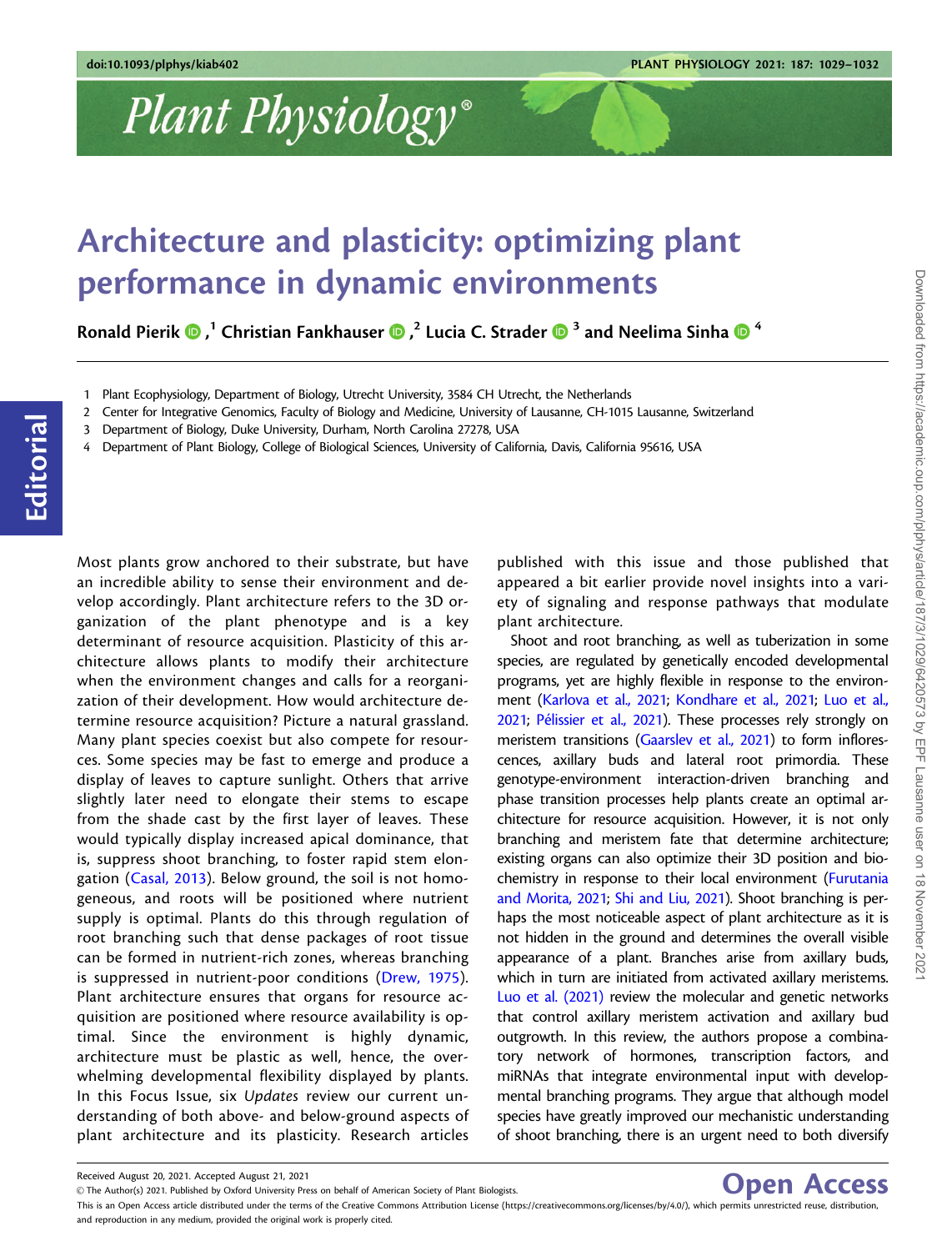our knowledge and translate it to crop species. Kondhare review how axillary meristems in potato do not only form shoot branches but can also change fate to develop tubers from modified belowground stems, called stolons. They describe the basic principles of tuberisation, including the molecular mechanisms involved, as well as as how this phenomenon is controlled by photoperiod [\(Khondare et al.,](#page-3-0) [2021](#page-3-0)).

The task of the vegetative shoot is primarily to power the plant with energy harvested in the process of photosynthesis and plants have evolved extensive signaling systems to explore light cues to optimize shoot architecture. [Shi and Liu](#page-3-0) [\(2021\)](#page-3-0) review how UV-B light is both a stress factor as well as a signal for the light environment leading to adaptive plastic responses. In response to UV-B stress, plants produce 'sunscreens', protectants such as flavonoids, against UV-B damage. The authors review how some of the responses involve the UV-B receptor UV-B resistance 8 (UVR8), whereas UVR8-independent pathways are also identified. In addition, interactions with photoreceptors for lights of other wavelengths are discussed. One such group of photoreceptors is the phytochromes that are differentially sensitive to red and far-red light. Phytochromes directly control the activity of a family of basic helix–loop–helix (bHLH) transcription factors known as phytochrome interacting factors (PIFs). PIF activity is inhibited by phytochrome B (phyB) in the sun and shade releases this inhibition leading to PIF-mediated elongation of stem-like structures [\(Casal, 2013\)](#page-3-0). This growth mechanism is tightly controlled as PIFs also promote expression of inhibiting HLH factors, which prevents excess PIF activity.

[Buti et al. \(2020\)](#page-3-0) identify another layer of this growth regulation by showing that the KIDARI bHLH factor inhibits some of those inhibitors through protein–protein interactions. This shows that an elaborate transcriptional "gas and brake" mechanism underlies shoot growth in response to shade [\(Buti et al., 2020](#page-3-0)). Although shade promotes the elongation of stems and petioles, it restricts expansion of leaf blades. [Romanowski et al. \(2021\)](#page-3-0) show that this restriction occurs through two distinct cellular strategies. Early in the shade response, cell division is limited while later cell expansion is reduced. Extensive gene expression analysis shows how phytochromes may regulate cell division and expansion at multiple levels [\(Romanowski et al., 2021](#page-3-0)).

These shade avoidance responses are known to be accompanied by repressed resistance against attackers; the growthdefense trade-off. [Courbier et al. \(2021\)](#page-3-0) describe the kinetics of transcriptome reprogramming that is associated with the phytochrome-dependent suppression of the plant immune system, rendering tomato (Solanum lycopersicum) plants more vulnerable to attack by the fungal pathogen Botrytis cinerea. In Arabidopsis, phytochrome-mediated shade perception also accelerates flowering through a mechanism involving PIF-regulated expression of the floral promoters Flowering Locus T (FT) and Twin Sister of FT [\(Galvao et al.,](#page-3-0) [2019;](#page-3-0) [Zhang et al., 2019](#page-3-0)). [Sun et al. \(2021\)](#page-3-0) show that in roses, low light delays flowering through a mechanism involving PIFs. The authors present evidence indicating that in low light PIFs interact with the floral regulator CONSTANS preventing it from inducing FT expression. Increasing light intensity leads to degradation of the PIFs thereby releasing CONSTANS inhibition and promoting flowering ([Sun et al., 2021](#page-3-0)). Interestingly, in Arabidopsis lowlight conditions elicit a so-called shade tolerance phenotype of the leaves that is mostly independent of the photoreceptors but resembles the phenotype of juvenile leaves [\(Xu et](#page-3-0) [al., 2021](#page-3-0)). The authors studied whether low light delays the juvenile to adult transition. They determined that two major regulators of juvenile to adult phase transition, miR156 and miR157, are also critically involved in creating the low-light leaf phenotype, and that the canonical shade avoidance pathways are not involved.

In most plants, leaves are flat which favors light capture and gas exchange. [Legris et al. \(2021\)](#page-3-0) show that the phototropin photoreceptors perceive light direction to control leaf flattening. This occurs during the cell expansion phase of leaf growth and depends on the establishment of an auxin signaling gradient across the leaf. Moreover, the authors provide evidence suggesting that controlling leaf flattening depending on the light environment contributes to photosynthesis optimization [\(Legris et al., 2021\)](#page-3-0) . For optimal photosynthesis, the exact positioning of leaves inside the canopy is crucial. [Batist et al. \(2021\)](#page-3-0) developed clip-on digital sensors to monitor leaf 3D positioning. They show how these devices can monitor leaf movements in 3D in real-time, allowing the researcher to distinguish horizontal and vertical leaf movements as well as torsions of the organ. The device is calibrated against conventional imaging-based data and proven to be able to record stress-induced changes in daily leaf angle rhythms. Such shoot measuring methods are instrumental for basic research and also for breeding. Breeding for optimal plant architecture and in particular leaf angles has led to substantial increase in yield, for example, in maize. [Mantilla-Perez et al. \(2020\)](#page-3-0) present an interesting approach to optimize Sorghum architecture with a so-called "smart canopy" structure with leaves on top being more vertical while lower leaves have a more horizontal angle to favor light interception over the entire plant. Using GWAS and QTL studies they identify a potential role for the brassinosteroid hormones in the control of such "ideal" crop architecture [\(Mantilla-Perez et al., 2020](#page-3-0)).

In their review on meristem transitions, [Gaarslev et al.](#page-3-0) [\(2021\)](#page-3-0) provide an overview of the flowering transition and inflorescence architecture. They emphasize that transition to flowering typically releases the lateral buds from apical dominance, thus allowing short branching. The authors review how, for example in Arabidopsis, the transition to flowering is indeterminate, meaning that that apical meristem can continue to form lateral floral meristems until being inhibited or exhausted. In tomato on the other hand, the apical meristem is determinate and ends with a flower, whereas vegetative development continues from an axillary meristem that is activated from the leaf axil. The authors review how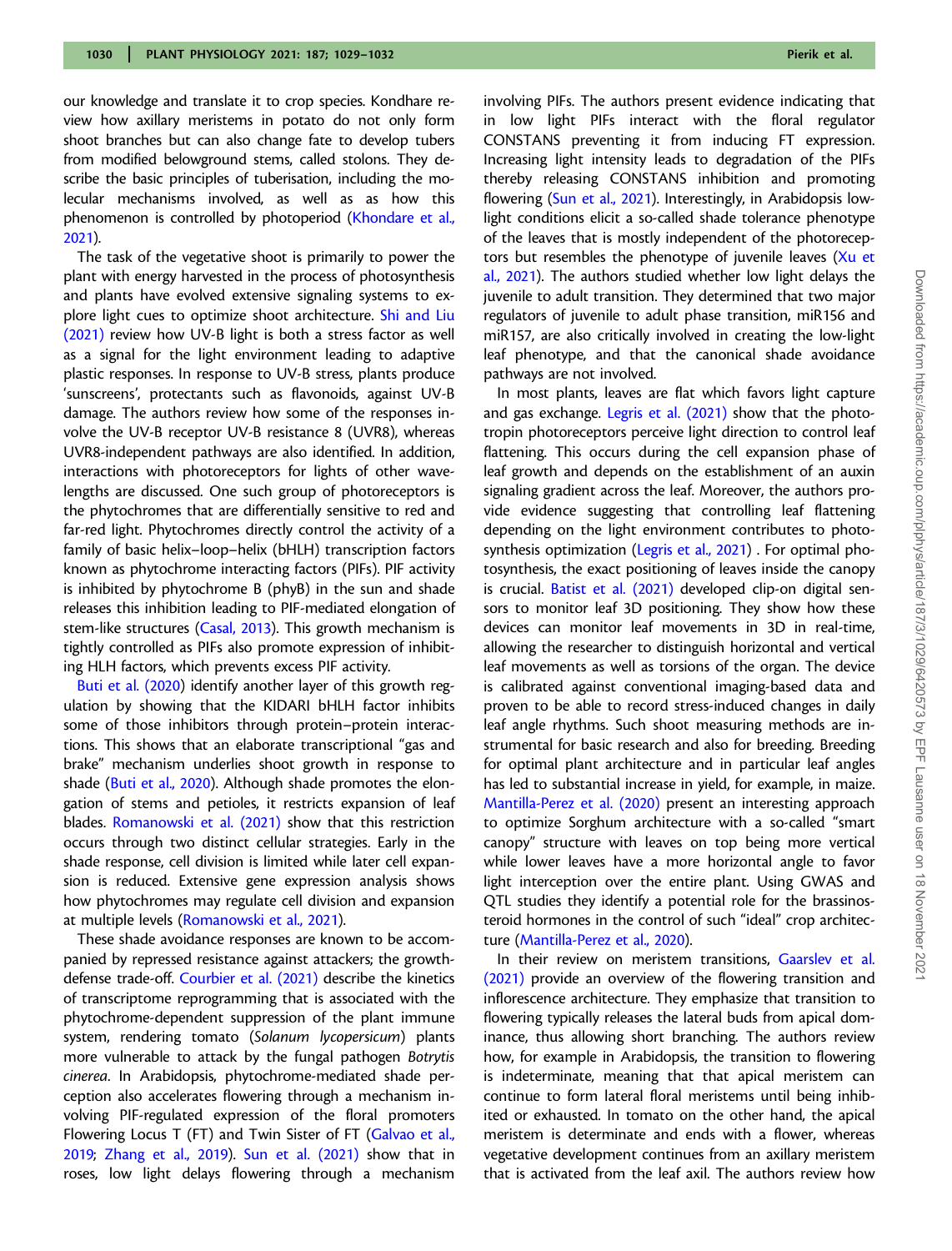genetic components in this regulatory network have been targets for breeding optimal architectures for tomato yield. They emphasize how further fine-tuning holds promise for further improvement of vegetative versus reproductive architecture in tomato. In their research article, [Walker et al.](#page-3-0) [\(2021\)](#page-3-0) study inflorescence architectures in Arabidopsis and Brassica napus. They address the question of how different inflorescence architectures that remain flexible, can be enabled while a commitment to flowering has to be made very early in plant development, when plastic adjustments cannot yet be foreseen. They propose a feedback system, termed "integrative dominance", to control flowering.

[Goetz et al. \(2021\)](#page-3-0) focus their study in Arabidopsis on the question of how inflorescence growth and architecture are coregulated by fruit load. Inhibition of inflorescence growth starts while fruits are still developing, whereas it completely stops thereafter. The authors show that dominance inhibition of inflorescence growth by fruit load in Arabidopsis is mediated by a combination of sugar and auxin signaling. [Yanga et al. \(2021\)](#page-3-0) focus on inflorescence architecture in the grasses. Here, the inflorescence can initiate from the inflorescence meristem, or after several branching events in the axillary meristems, allowing for strong variation of inflorescence architectures within the grasses. The authors identify a loss of function allele for AP1/ FUL (FRUITFUL-LIKE) MADS-box transcription factor in Setaria viridis (green foxtail). They show that SvFUL2 drives not just inflorescence architecture but also flowering time in Setaria, and elucidate some of the associated molecular–genetic networks. This MADS-box transcription factor acts at the intersection of inflorescence architecture and flowering time, thus constituting a potentially important entry for optimization of cereal crop reproductive architecture.

In some cases, harsh environmental conditions pose a severe stress on plants. For example, when temperatures exceed ambient fluctuations, plants can perceive this heat stress and adjust to subsequent waves of heat through memory effects. [Bi et al.](#page-3-0) [\(2021\)](#page-3-0) study heat stress memory for heat stress tolerance in turfgrass. They show that the Festuca arundinaceae heat shock protein 17.8 Class-II displays a thermomemory for several days, affecting ROS and photosynthetic electron transport acclimations to heat. High temperature also influences reproduction and recombination which is a major motor of genetic innovations. [Ning et al. \(2021\)](#page-3-0) studied the molecular mechanisms underlying inhibition of meiotic recombination by heat stress in Arabidopsis and find that such treatments inhibit crossover formation by interfering with double-strand breaks and synapsis formation.

Heat and drought stress are closely linked. In their study on durum wheat (Triticum turgidum spp. durum), [Bacher et](#page-3-0) [al. \(2021\)](#page-3-0) describe drought tolerance upon introgression of loci from the naturally drought-tolerant wild emmer Triticum turgidum spp. dicoccoides. The authors focused their imaging-based phenotyping analyses on root–shoot ratios and architecture and identified genetic loci associated with regulation of shoot–root carbon allocation under water deprivation. This provides opportunities toward improved

water stress adaptation in crops, both for carbon allocation as well as for shoot and root architecture. How drought affects different growth stages and grain filling (yield) in maize was investigated by [\(Verbraeken et al., 2021](#page-3-0)). The authors used state-of-the-art phenotyping approaches to define the impact of water deficit at different growth stages throughout development. They define different droughtsensitive biomass yield components which should help for targeted breeding approaches.

Roots can take many different shapes, depending on interactions between genetic programs and microenvironmental conditions. [Shao et al. \(2021\)](#page-3-0) performed a genetic screen by imaging rice roots in a hydrogel. They identified a regulator controlling root architecture (shallow versus deeper root systems) in rice and Arabidopsis. Field trials in rice indicate that a shallow root system results in no yield penalty, suggesting that manipulating this trait may allow one to identify variants better suited for specific soil conditions ([Shao et](#page-3-0) [al., 2021](#page-3-0)). Pélissier et al. (2021) review the molecular–genetic programs underpinning lateral root formation. Since lateral root formation is very strongly regulated by nutrient availability, and determines a plant's access to these nutrients, the authors focus their review on developmental plasticity of lateral root formation. They outline the general pattern of nutrient interactions with root development, and outline in great detail how nitrate signaling regulates lateral root positioning.

Root branching is not just responsive to resource availability in order to maximize resource capture, but is also highly sensitive to environmental stress. [Karlova et al. \(2021\)](#page-3-0) review the current understanding of how a multitude of abiotic stresses affect root system architecture and how root architecture may determine resilience against many of these abiotic stresses. In doing so, the authors also highlight the basic physiological and molecular networks underpinning root architectural plasticity under abiotic stress. They emphasize that in addition to adjusting root anatomy, growth, and branching, plant roots are also able to direct their growth direction away from stressful conditions and towards more optimal soil micro conditions. Indeed, this is also a wellknown general aspect of root development relative to gravity, allowing roots to track gravity. Furthermore, lateral roots emerge at specific angles relative to the gravity vector, the gravitropic setpoint angle. [Furutania and Morita \(2021\)](#page-3-0) show root gravitropic setpoint angle is regulated by LAZY-LIKE proteins involved in gravity signaling. The direction of root growth relative to the gravity vector determines how deep or shallow roots explore the soil volume. The authors review how LAZY-LIKE proteins that are expressed in gravity-sensing cells, statocytes, modulate auxin transport between the upper and lower side of the lateral root tip to regulate root angles relative to the gravity vector.

Many insights on root developmental plasticity have been obtained from studies on agar-based vertical plate systems in which root systems can be easily imaged. However, real soil is arguably more heterogeneous, dynamic, and complex